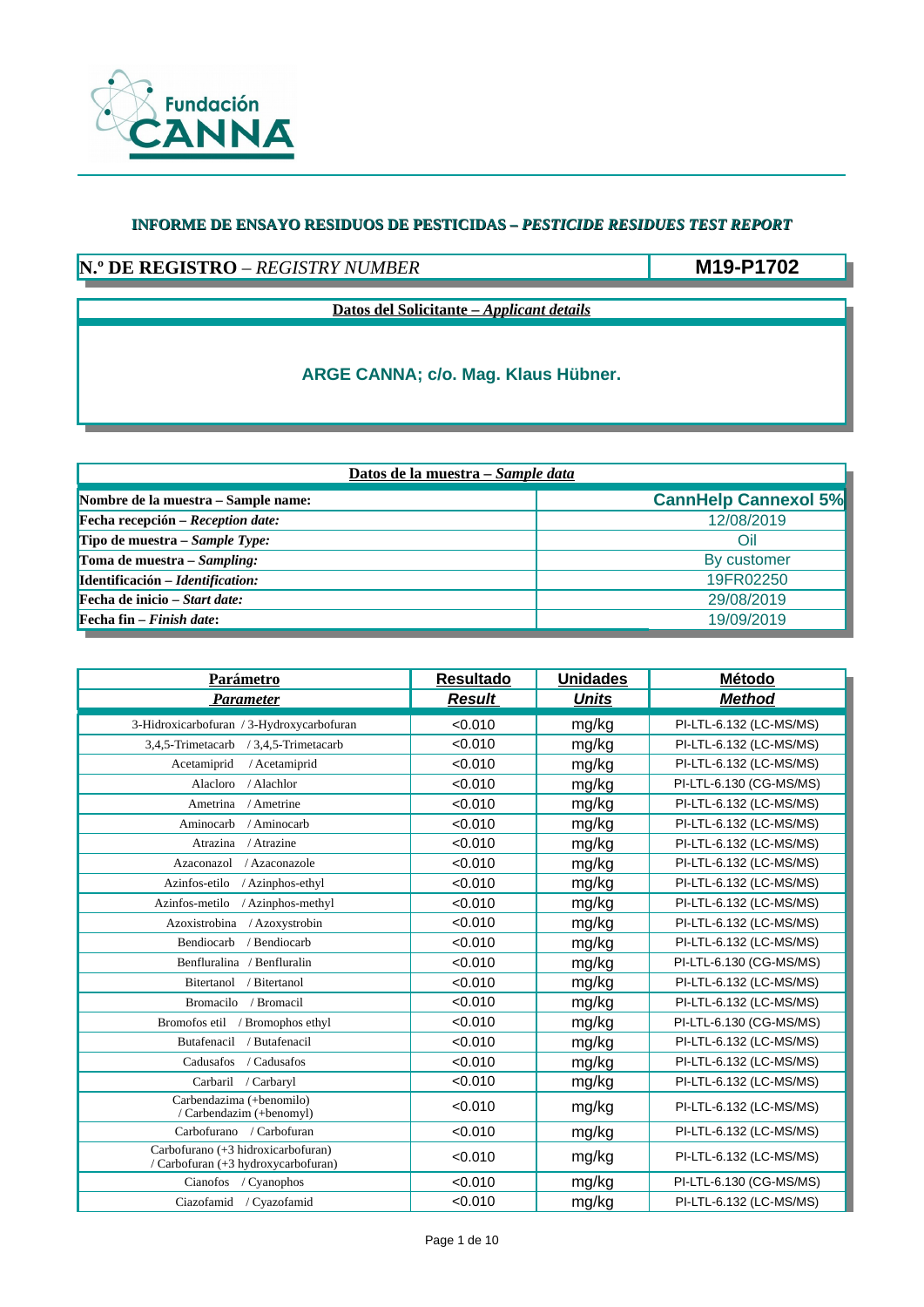

# **N.º DE REGISTRO** – *REGISTRY NUMBER*

**M19-P1702**

**Datos del Solicitante –** *Applicant details*

| Datos de la muestra - Sample data                       |                             |  |  |  |
|---------------------------------------------------------|-----------------------------|--|--|--|
| Nombre de la muestra – Sample name:                     | <b>CannHelp Cannexol 5%</b> |  |  |  |
| $\blacktriangleright$ Fecha recepción – Reception date: | 12/08/2019                  |  |  |  |
| Tipo de muestra – Sample Type:                          | Oil                         |  |  |  |
| Toma de muestra – Sampling:                             | By customer                 |  |  |  |
| Identificación - Identification:                        | 19FR02250                   |  |  |  |
| $\blacktriangleright$ Fecha de inicio – Start date:     | 29/08/2019                  |  |  |  |
| <b>Fecha fin</b> $-$ <i>Finish date</i> :               | 19/09/2019                  |  |  |  |

| <b>Parámetro</b>                              | <b>Resultado</b> | <b>Unidades</b> | Método                  |
|-----------------------------------------------|------------------|-----------------|-------------------------|
| <b>Parameter</b>                              | <b>Result</b>    | <b>Units</b>    | <b>Method</b>           |
| / Hexyl Thiol-carbam<br>Cicloate              | < 0.010          | mg/kg           | PI-LTL-6.132 (LC-MS/MS) |
| Ciflufenamid / Cyflufenamid                   | < 0.010          | mg/kg           | PI-LTL-6.132 (LC-MS/MS) |
| Cimoxanilo<br>/ Cimoxanil                     | < 0.010          | mg/kg           | PI-LTL-6.132 (LC-MS/MS) |
| Ciproconazol<br>/ Cyproconazole               | < 0.010          | mg/kg           | PI-LTL-6.132 (LC-MS/MS) |
| Ciprodinilo<br>/ Cyprodinil                   | < 0.010          | mg/kg           | PI-LTL-6.132 (LC-MS/MS) |
| Cletodim<br>/ Clethodim                       | < 0.010          | mg/kg           | PI-LTL-6.132 (LC-MS/MS) |
| / Climbazole<br>Climbazole                    | < 0.010          | mg/kg           | PI-LTL-6.132 (LC-MS/MS) |
| Clofentezina<br>/ Clofentezine                | < 0.010          | mg/kg           | PI-LTL-6.132 (LC-MS/MS) |
| / Clomazone<br>Clomazone                      | < 0.010          | mg/kg           | PI-LTL-6.132 (LC-MS/MS) |
| Clorfenson<br>/ Chlorfenson                   | < 0.010          | mg/kg           | PI-LTL-6.130 (CG-MS/MS) |
| Cloroneb<br>/ Chloroneb                       | < 0.010          | mg/kg           | PI-LTL-6.130 (CG-MS/MS) |
| Clorpirifos<br>/ Chlorpyrifos                 | < 0.010          | mg/kg           | PI-LTL-6.130 (CG-MS/MS) |
| Clorpirifos-metilo<br>/ Chlorpyrifos-methyl   | < 0.010          | mg/kg           | PI-LTL-6.130 (CG-MS/MS) |
| Clorprofam<br>/ Chlorpropham                  | < 0.010          | mg/kg           | PI-LTL-6.130 (CG-MS/MS) |
| Clortal dimetil / Chlorthal-dimethyl          | < 0.010          | mg/kg           | PI-LTL-6.130 (CG-MS/MS) |
| Clortorulon / Chlortoluron                    | < 0.010          | mg/kg           | PI-LTL-6.132 (LC-MS/MS) |
| Clotianidina<br>/ Clothianidin                | < 0.010          | mg/kg           | PI-LTL-6.132 (LC-MS/MS) |
| Clozolinato<br>/ Chlozolinate                 | < 0.010          | mg/kg           | PI-LTL-6.130 (CG-MS/MS) |
| Crimidina<br>/ Crimidine                      | < 0.010          | mg/kg           | PI-LTL-6.130 (CG-MS/MS) |
| DDE (4,4'-)<br>/ $DDE(4,4'-)$                 | < 0.010          | mg/kg           | PI-LTL-6.130 (CG-MS/MS) |
| Desmetil pirimicarb<br>/ Desmethyl pirimicarb | < 0.010          | mg/kg           | PI-LTL-6.132 (LC-MS/MS) |
| Desmetrin<br>/ Desmetryne                     | < 0.010          | mg/kg           | PI-LTL-6.132 (LC-MS/MS) |
| Diazinón<br>/ Diazinon                        | < 0.010          | mg/kg           | PI-LTL-6.130 (CG-MS/MS) |
| Diclobenilo<br>/ Dichlobenil                  | < 0.010          | mg/kg           | PI-LTL-6.130 (CG-MS/MS) |
| Diclobutrazol / Dichlobutrazol                | < 0.010          | mg/kg           | PI-LTL-6.132 (LC-MS/MS) |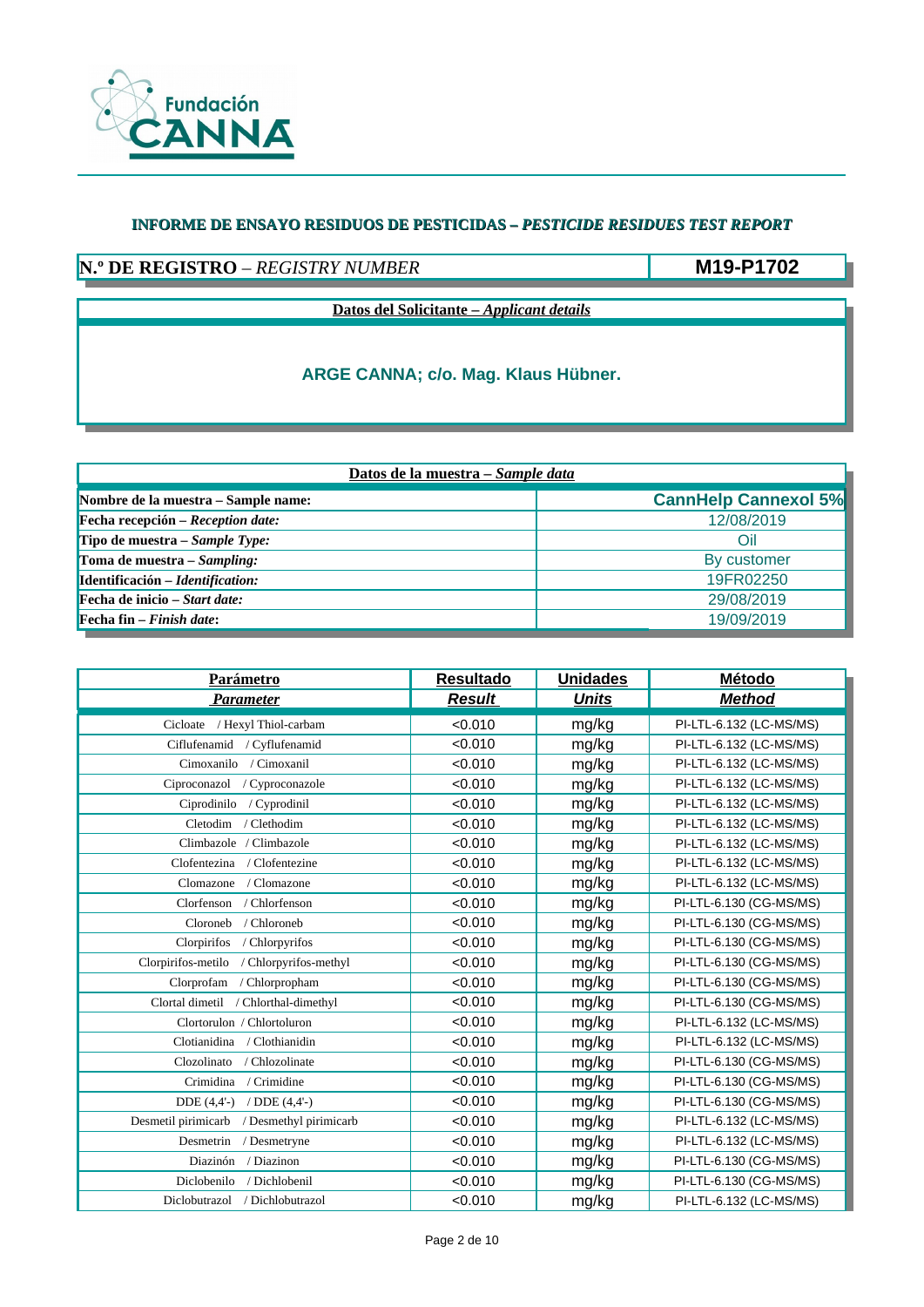

## **N.º DE REGISTRO** – *REGISTRY NUMBER*

**M19-P1702**

**Datos del Solicitante –** *Applicant details*

| Datos de la muestra - Sample data                       |                             |  |  |  |
|---------------------------------------------------------|-----------------------------|--|--|--|
| Nombre de la muestra – Sample name:                     | <b>CannHelp Cannexol 5%</b> |  |  |  |
| $\blacktriangleright$ Fecha recepción – Reception date: | 12/08/2019                  |  |  |  |
| Tipo de muestra – Sample Type:                          | Oil                         |  |  |  |
| Toma de muestra – Sampling:                             | By customer                 |  |  |  |
| Identificación - Identification:                        | 19FR02250                   |  |  |  |
| $\blacktriangleright$ Fecha de inicio – Start date:     | 29/08/2019                  |  |  |  |
| <b>Fecha fin</b> $-$ <i>Finish date</i> :               | 19/09/2019                  |  |  |  |

| <b>Parámetro</b>                             | <b>Resultado</b> | <b>Unidades</b> | Método                  |
|----------------------------------------------|------------------|-----------------|-------------------------|
| <b>Parameter</b>                             | <b>Result</b>    | <b>Units</b>    | <b>Method</b>           |
| Diclofention<br>/ Dichlofention              | < 0.010          | mg/kg           | PI-LTL-6.130 (CG-MS/MS) |
| / Dichlorvos<br><b>Diclorvos</b>             | < 0.010          | mg/kg           | PI-LTL-6.130 (CG-MS/MS) |
| Dicofol<br>/ Dicofol                         | < 0.010          | mg/kg           | PI-LTL-6.130 (CG-MS/MS) |
| Dicrotofos<br>/ Dicrotophos                  | < 0.010          | mg/kg           | PI-LTL-6.132 (LC-MS/MS) |
| Difenilamina / Diphenylamine                 | < 0.010          | mg/kg           | PI-LTL-6.130 (CG-MS/MS) |
| / Diflubenzuron<br>Diflubenzurón             | < 0.010          | mg/kg           | PI-LTL-6.132 (LC-MS/MS) |
| / Dimethoate<br>Dimetoato                    | < 0.010          | mg/kg           | PI-LTL-6.132 (LC-MS/MS) |
| Omethoate + dimethoate<br>Dimetoato+ometoato | < 0.010          | mg/kg           | PI-LTL-6.132 (LC-MS/MS) |
| / Dimethomorph<br>Dimetomorfo                | < 0.010          | mg/kg           | PI-LTL-6.132 (LC-MS/MS) |
| Dimoxistrobin / Dimoxystrobin                | < 0.010          | mg/kg           | PI-LTL-6.132 (LC-MS/MS) |
| Diniconazol / Diniconazole                   | < 0.010          | mg/kg           | PI-LTL-6.132 (LC-MS/MS) |
| Diurón<br>/ Diuron                           | < 0.010          | mg/kg           | PI-LTL-6.132 (LC-MS/MS) |
| Dodemorf<br>/ Dodemorph                      | < 0.010          | mg/kg           | PI-LTL-6.132 (LC-MS/MS) |
| Emamectin benzoato<br>/ Emamectin benzoate   | < 0.010          | mg/kg           | PI-LTL-6.132 (LC-MS/MS) |
| Epoxiconazole<br>Epoxiconazol                | < 0.010          | mg/kg           | PI-LTL-6.132 (LC-MS/MS) |
| <b>EPTC</b><br>/ EPTC                        | < 0.010          | mg/kg           | PI-LTL-6.130 (CG-MS/MS) |
| Espirodiclofeno<br>/ Spirodiclofen           | < 0.010          | mg/kg           | PI-LTL-6.132 (LC-MS/MS) |
| Espirotetramat<br>/ Spirotetramat            | < 0.010          | mg/kg           | PI-LTL-6.132 (LC-MS/MS) |
| / Spiroxamine<br>Espiroxamina                | < 0.010          | mg/kg           | PI-LTL-6.132 (LC-MS/MS) |
| Etirimol<br>/ Ethirimol                      | < 0.010          | mg/kg           | PI-LTL-6.132 (LC-MS/MS) |
| Etoprofos<br>/ Ethoprophos                   | < 0.010          | mg/kg           | PI-LTL-6.130 (CG-MS/MS) |
| / Etoxazole<br>Etoxazol                      | < 0.010          | mg/kg           | PI-LTL-6.132 (LC-MS/MS) |
| Fenamifos sulfona<br>/ Fenamiphos sulfone    | < 0.010          | mg/kg           | PI-LTL-6.132 (LC-MS/MS) |
| Fenamifos sulfóxido / Fenamiphos sulfoxyde   | < 0.010          | mg/kg           | PI-LTL-6.132 (LC-MS/MS) |
| / Fenbuconazole<br>Fenbuconazol              | < 0.010          | mg/kg           | PI-LTL-6.132 (LC-MS/MS) |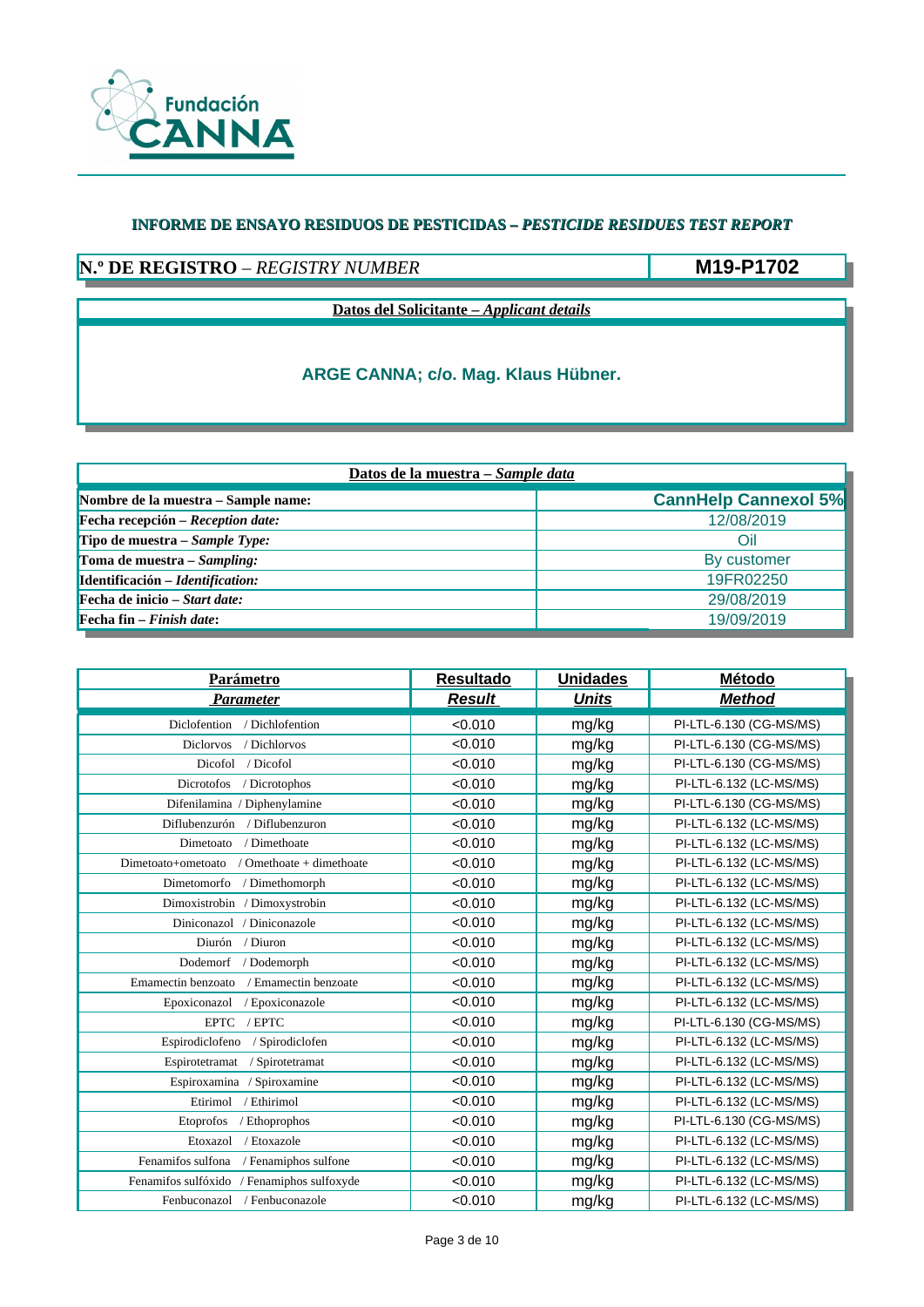

# **N.º DE REGISTRO** – *REGISTRY NUMBER*

**M19-P1702**

**Datos del Solicitante –** *Applicant details*

| Datos de la muestra - Sample data                       |                             |  |  |  |
|---------------------------------------------------------|-----------------------------|--|--|--|
| Nombre de la muestra – Sample name:                     | <b>CannHelp Cannexol 5%</b> |  |  |  |
| $\blacktriangleright$ Fecha recepción – Reception date: | 12/08/2019                  |  |  |  |
| Tipo de muestra – Sample Type:                          | Oil                         |  |  |  |
| Toma de muestra – Sampling:                             | By customer                 |  |  |  |
| Identificación - Identification:                        | 19FR02250                   |  |  |  |
| $\blacktriangleright$ Fecha de inicio – Start date:     | 29/08/2019                  |  |  |  |
| <b>Fecha fin</b> $-$ <i>Finish date</i> :               | 19/09/2019                  |  |  |  |

| <b>Parámetro</b>                         | <b>Resultado</b> | <b>Unidades</b> | <b>Método</b>           |
|------------------------------------------|------------------|-----------------|-------------------------|
| <b>Parameter</b>                         | <b>Result</b>    | <b>Units</b>    | <b>Method</b>           |
| Fenhexamida<br>/ Fenhexamid              | < 0.010          | mg/kg           | PI-LTL-6.132 (LC-MS/MS) |
| Fenitrotión<br>/ Fenitrothion            | < 0.010          | mg/kg           | PI-LTL-6.130 (CG-MS/MS) |
| Fenmedifam<br>/ Fenmedifam               | < 0.010          | mg/kg           | PI-LTL-6.132 (LC-MS/MS) |
| Fenoxicarb<br>/ Fenoxycarb               | < 0.010          | mg/kg           | PI-LTL-6.132 (LC-MS/MS) |
| / Fenpyroximate<br>Fenpiroximato         | < 0.010          | mg/kg           | PI-LTL-6.132 (LC-MS/MS) |
| Fenpropidin<br>/ Fenpropidin             | < 0.010          | mg/kg           | PI-LTL-6.132 (LC-MS/MS) |
| Fenpropimorf<br>/ Fenpropimorph          | < 0.010          | mg/kg           | PI-LTL-6.130 (CG-MS/MS) |
| / Fenson<br>Fenson                       | < 0.010          | mg/kg           | PI-LTL-6.130 (CG-MS/MS) |
| / Fenthion<br>Fention                    | < 0.010          | mg/kg           | PI-LTL-6.130 (CG-MS/MS) |
| Flonicamid / Flonicamid                  | < 0.010          | mg/kg           | PI-LTL-6.132 (LC-MS/MS) |
| Fluacifop-p-butil<br>/ Fluacifop-p-butyl | < 0.010          | mg/kg           | PI-LTL-6.130 (CG-MS/MS) |
| Flubendiamida / Flubendiamide            | < 0.010          | mg/kg           | PI-LTL-6.132 (LC-MS/MS) |
| Flucloralin / Fluchloralin               | < 0.010          | mg/kg           | PI-LTL-6.130 (CG-MS/MS) |
| Fludioxonilo / Fludioxonil               | < 0.010          | mg/kg           | PI-LTL-6.132 (LC-MS/MS) |
| Flufenoxurón / Flufenoxuron              | < 0.010          | mg/kg           | PI-LTL-6.132 (LC-MS/MS) |
| Fluquinconazol<br>/ Fluquinconazol       | < 0.010          | mg/kg           | PI-LTL-6.132 (LC-MS/MS) |
| Flurprimidol<br>/ Flurprimidol           | < 0.010          | mg/kg           | PI-LTL-6.130 (CG-MS/MS) |
| Flutiacet metil / Fluthiacet methyl      | < 0.010          | mg/kg           | PI-LTL-6.132 (LC-MS/MS) |
| Flutriafol<br>/ Flutriafol               | < 0.010          | mg/kg           | PI-LTL-6.132 (LC-MS/MS) |
| Fonofos<br>/ Fonofos                     | < 0.010          | mg/kg           | PI-LTL-6.130 (CG-MS/MS) |
| Forato / Phorate                         | < 0.010          | mg/kg           | PI-LTL-6.130 (CG-MS/MS) |
| Forclorfenuron / Forchlorfenuron         | < 0.010          | mg/kg           | PI-LTL-6.132 (LC-MS/MS) |
| / Formotion<br>Formotion                 | < 0.010          | mg/kg           | PI-LTL-6.132 (LC-MS/MS) |
| / Phosphamidon<br>Fosfamidon             | < 0.010          | mg/kg           | PI-LTL-6.132 (LC-MS/MS) |
| Fosmet / Phosmet                         | < 0.010          | mg/kg           | PI-LTL-6.132 (LC-MS/MS) |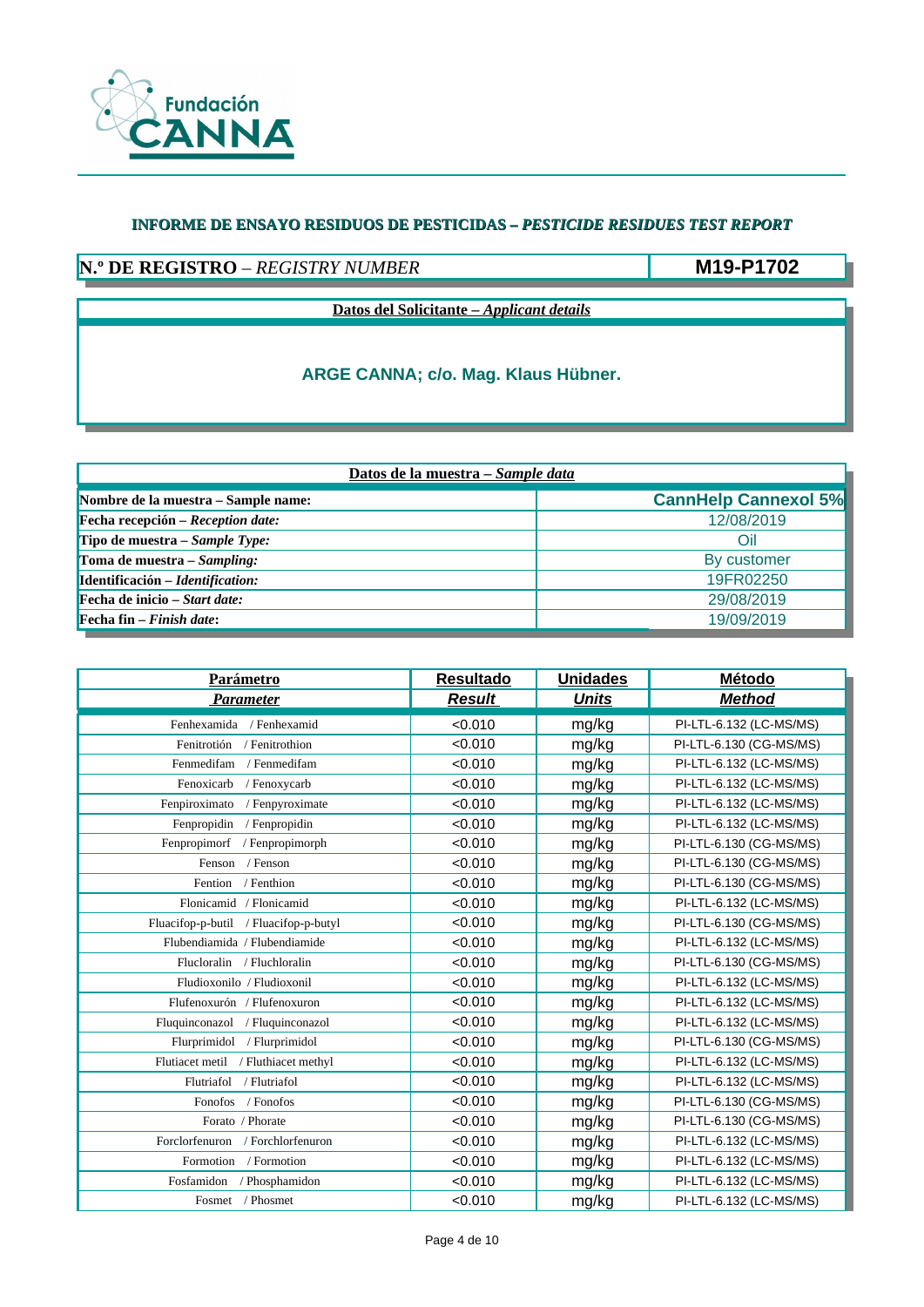

## **N.º DE REGISTRO** – *REGISTRY NUMBER*

**M19-P1702**

**Datos del Solicitante –** *Applicant details*

| Datos de la muestra - Sample data                       |                             |  |  |  |
|---------------------------------------------------------|-----------------------------|--|--|--|
| Nombre de la muestra – Sample name:                     | <b>CannHelp Cannexol 5%</b> |  |  |  |
| $\blacktriangleright$ Fecha recepción – Reception date: | 12/08/2019                  |  |  |  |
| Tipo de muestra – Sample Type:                          | Oil                         |  |  |  |
| Toma de muestra – Sampling:                             | By customer                 |  |  |  |
| Identificación - Identification:                        | 19FR02250                   |  |  |  |
| $\blacktriangleright$ Fecha de inicio – Start date:     | 29/08/2019                  |  |  |  |
| <b>Fecha fin</b> $-$ <i>Finish date</i> :               | 19/09/2019                  |  |  |  |

| <b>Parámetro</b>                        | <b>Resultado</b> | <b>Unidades</b> | Método                  |
|-----------------------------------------|------------------|-----------------|-------------------------|
| <b>Parameter</b>                        | <b>Result</b>    | <b>Units</b>    | <b>Method</b>           |
| Foxim<br>/ Phoxim                       | < 0.010          | mg/kg           | PI-LTL-6.132 (LC-MS/MS) |
| Fuberidazol<br>/ Fuberidazole           | < 0.010          | mg/kg           | PI-LTL-6.132 (LC-MS/MS) |
| / Heptenophos<br>Heptenofos             | < 0.010          | mg/kg           | PI-LTL-6.130 (CG-MS/MS) |
| Hexaclorobenceno<br>/ Hexachlorobenzene | < 0.010          | mg/kg           | PI-LTL-6.130 (CG-MS/MS) |
| Hexaflumuron<br>/ Hexaflumuron          | < 0.010          | mg/kg           | PI-LTL-6.132 (LC-MS/MS) |
| / Hexitiazox<br>Hexitiazox              | < 0.010          | mg/kg           | PI-LTL-6.132 (LC-MS/MS) |
| Imazaquin / Imazaquin                   | < 0.010          | mg/kg           | PI-LTL-6.132 (LC-MS/MS) |
| Imazetapir / Imazetapir                 | < 0.010          | mg/kg           | PI-LTL-6.132 (LC-MS/MS) |
| Imibenconazol<br>/ Imibenconazole       | < 0.010          | mg/kg           | PI-LTL-6.132 (LC-MS/MS) |
| Imidacloprid<br>/ Imidacloprid          | < 0.010          | mg/kg           | PI-LTL-6.132 (LC-MS/MS) |
| Iprobenfos<br>/ Iprobenfos              | < 0.010          | mg/kg           | PI-LTL-6.132 (LC-MS/MS) |
| Iprovalicarb<br>/ Iprovalicarb          | < 0.010          | mg/kg           | PI-LTL-6.132 (LC-MS/MS) |
| Isazofos<br>/ Isazophos                 | < 0.010          | mg/kg           | PI-LTL-6.130 (CG-MS/MS) |
| Isocarbofos<br>/ Isocarbophos           | < 0.010          | mg/kg           | PI-LTL-6.132 (LC-MS/MS) |
| Isofenfos<br>/ Isofenphos               | < 0.010          | mg/kg           | PI-LTL-6.130 (CG-MS/MS) |
| Isofenfos metil / Isofenphos methyl     | < 0.010          | mg/kg           | PI-LTL-6.130 (CG-MS/MS) |
| Isoprocarb<br>/ Isoprocarb              | < 0.010          | mg/kg           | PI-LTL-6.132 (LC-MS/MS) |
| Isoproturón<br>/ Isoproturon            | < 0.010          | mg/kg           | PI-LTL-6.132 (LC-MS/MS) |
| Isoxaben<br>/ Isoxaben                  | < 0.010          | mg/kg           | PI-LTL-6.132 (LC-MS/MS) |
| Lenacilo<br>/ Lenacil                   | < 0.010          | mg/kg           | PI-LTL-6.132 (LC-MS/MS) |
| Linurón / Linuron                       | < 0.010          | mg/kg           | PI-LTL-6.132 (LC-MS/MS) |
| Malaoxon<br>/ Malaoxon                  | < 0.010          | mg/kg           | PI-LTL-6.132 (LC-MS/MS) |
| Mandipropamid<br>/ Mandipropamid        | < 0.010          | mg/kg           | PI-LTL-6.132 (LC-MS/MS) |
| / Mecarbam<br>Mecarbam                  | < 0.010          | mg/kg           | PI-LTL-6.132 (LC-MS/MS) |
| Mepanipirima<br>/ Mepanipyrim           | < 0.010          | mg/kg           | PI-LTL-6.132 (LC-MS/MS) |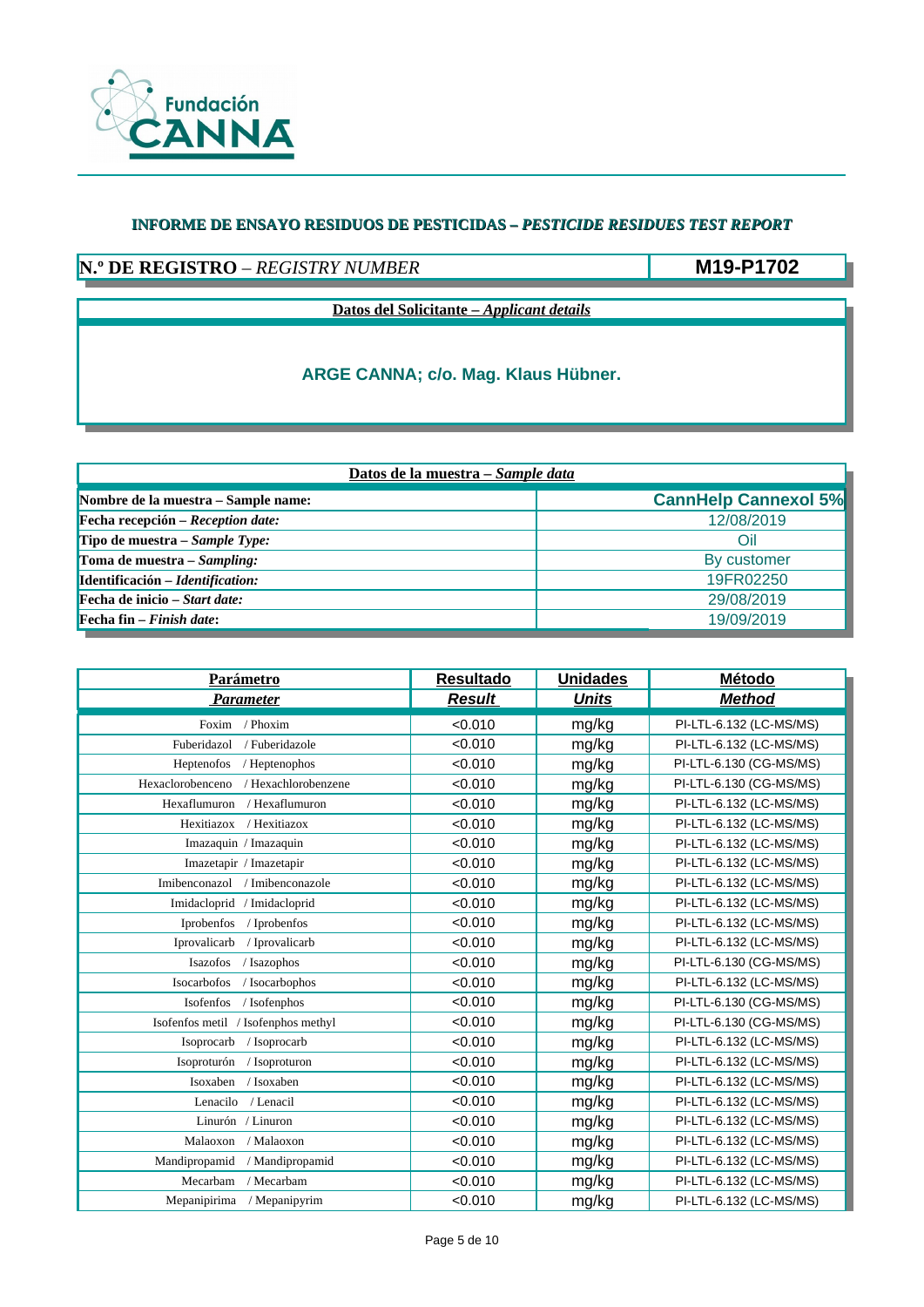

## **N.º DE REGISTRO** – *REGISTRY NUMBER*

**M19-P1702**

**Datos del Solicitante –** *Applicant details*

| Datos de la muestra - Sample data                       |                             |  |  |  |
|---------------------------------------------------------|-----------------------------|--|--|--|
| Nombre de la muestra – Sample name:                     | <b>CannHelp Cannexol 5%</b> |  |  |  |
| $\blacktriangleright$ Fecha recepción – Reception date: | 12/08/2019                  |  |  |  |
| Tipo de muestra – Sample Type:                          | Oil                         |  |  |  |
| Toma de muestra – Sampling:                             | By customer                 |  |  |  |
| Identificación - Identification:                        | 19FR02250                   |  |  |  |
| $\blacktriangleright$ Fecha de inicio – Start date:     | 29/08/2019                  |  |  |  |
| <b>Fecha fin</b> $-$ <i>Finish date</i> :               | 19/09/2019                  |  |  |  |

| <b>Parámetro</b>                                                       | <b>Resultado</b> | <b>Unidades</b> | Método                  |
|------------------------------------------------------------------------|------------------|-----------------|-------------------------|
| <b>Parameter</b>                                                       | <b>Result</b>    | <b>Units</b>    | <b>Method</b>           |
| Mepronil / Mepronyl                                                    | < 0.010          | mg/kg           | PI-LTL-6.132 (LC-MS/MS) |
| Metabenztiazuron<br>/ Methabenzthiazuron                               | < 0.010          | mg/kg           | PI-LTL-6.132 (LC-MS/MS) |
| / Methacrifos<br>Metacrifos                                            | < 0.010          | mg/kg           | PI-LTL-6.130 (CG-MS/MS) |
| / Metaflumizone<br>Metaflumizona                                       | < 0.010          | mg/kg           | PI-LTL-6.132 (LC-MS/MS) |
| / Metamitron<br>Metamitron                                             | < 0.010          | mg/kg           | PI-LTL-6.132 (LC-MS/MS) |
| / Metconazole<br>Metconazole                                           | < 0.010          | mg/kg           | PI-LTL-6.132 (LC-MS/MS) |
| / Methiocarb<br>Metiocarb                                              | < 0.010          | mg/kg           | PI-LTL-6.132 (LC-MS/MS) |
| Metiocarb (+sulfona+sulfóxido)<br>/ Methiocarb (+ sulfone + sulfoxide) | < 0.010          | mg/kg           | PI-LTL-6.132 (LC-MS/MS) |
| Metiocarb sulfona / Methiocarb sulfone                                 | < 0.010          | mg/kg           | PI-LTL-6.132 (LC-MS/MS) |
| Metiocarb sulfóxido / Methiocarb sulfoxide                             | < 0.010          | mg/kg           | PI-LTL-6.132 (LC-MS/MS) |
| / Metobromuron<br>Metobromuron                                         | < 0.010          | mg/kg           | PI-LTL-6.132 (LC-MS/MS) |
| / Metolachlor<br>Metolacloro                                           | < 0.010          | mg/kg           | PI-LTL-6.130 (CG-MS/MS) |
| / Metolcarb<br>Metolcarb                                               | < 0.010          | mg/kg           | PI-LTL-6.132 (LC-MS/MS) |
| Metomilo<br>/ Methomyl                                                 | < 0.010          | mg/kg           | PI-LTL-6.132 (LC-MS/MS) |
| Metomilo (+tiodicarb) / Methomyl (+ thiodicarb)                        | < 0.010          | mg/kg           | PI-LTL-6.132 (LC-MS/MS) |
| Metosulam<br>/ Metosulam                                               | < 0.010          | mg/kg           | PI-LTL-6.132 (LC-MS/MS) |
| Metoxifenozida / Methoxyfenozide                                       | < 0.010          | mg/kg           | PI-LTL-6.132 (LC-MS/MS) |
| Metoxuron / Metoxuron                                                  | < 0.010          | mg/kg           | PI-LTL-6.132 (LC-MS/MS) |
| Metribuzina<br>/ Metribuzin                                            | < 0.010          | mg/kg           | PI-LTL-6.132 (LC-MS/MS) |
| Mevinfos<br>/ Mevinphos                                                | < 0.010          | mg/kg           | PI-LTL-6.130 (CG-MS/MS) |
| Miclobutanil<br>/ Myclobutanil                                         | < 0.010          | mg/kg           | PI-LTL-6.132 (LC-MS/MS) |
| Molinato<br>/ Molinate                                                 | < 0.010          | mg/kg           | PI-LTL-6.130 (CG-MS/MS) |
| Monocrotofos<br>/ Monocrotophos                                        | < 0.010          | mg/kg           | PI-LTL-6.132 (LC-MS/MS) |
| Neburon / Neburon                                                      | < 0.010          | mg/kg           | PI-LTL-6.132 (LC-MS/MS) |
| Nitenpiram / Nitenpyram                                                | < 0.010          | mg/kg           | PI-LTL-6.132 (LC-MS/MS) |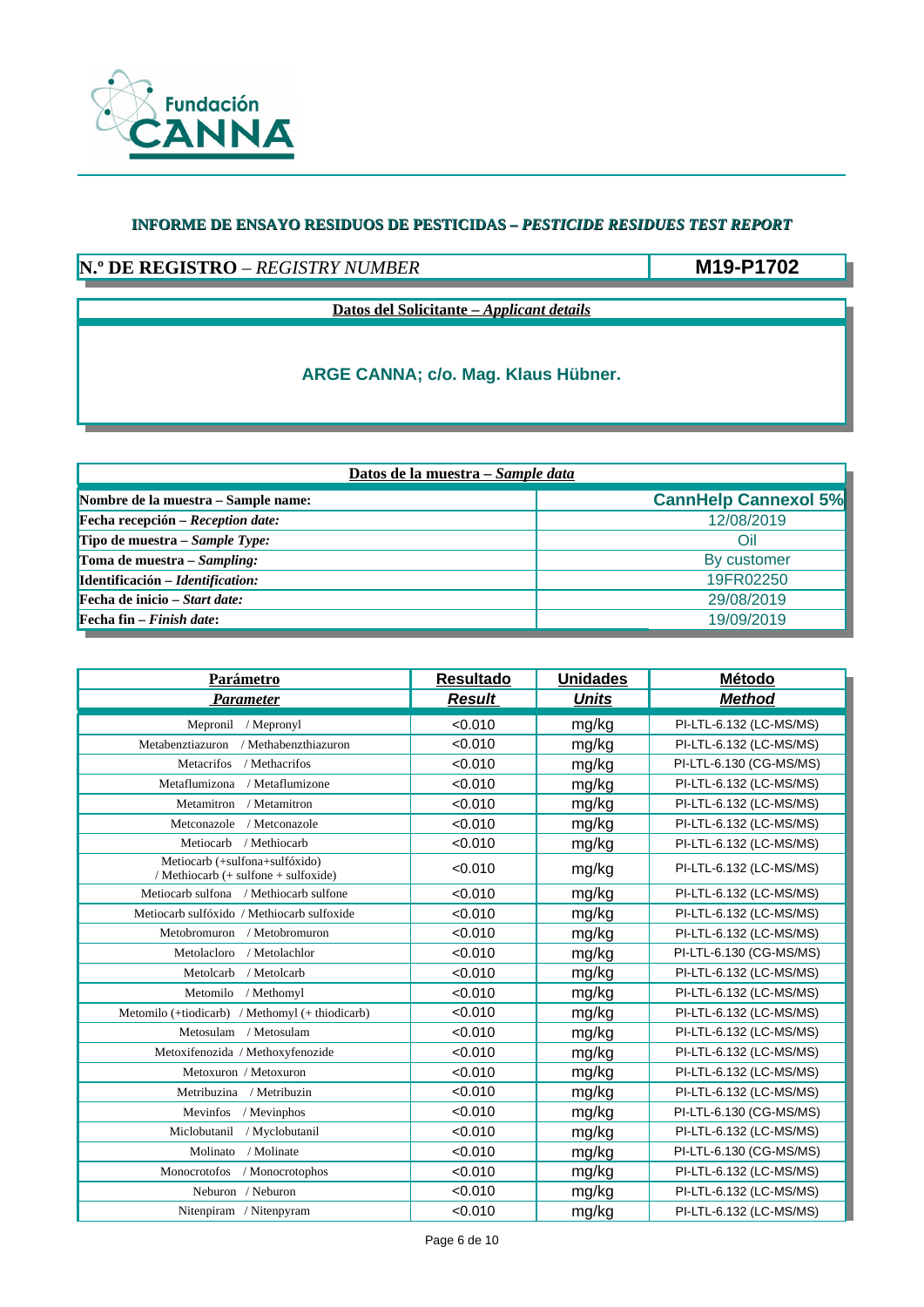

## **N.º DE REGISTRO** – *REGISTRY NUMBER*

**M19-P1702**

**Datos del Solicitante –** *Applicant details*

| Datos de la muestra - Sample data                       |                             |  |  |
|---------------------------------------------------------|-----------------------------|--|--|
| Nombre de la muestra – Sample name:                     | <b>CannHelp Cannexol 5%</b> |  |  |
| $\blacktriangleright$ Fecha recepción – Reception date: | 12/08/2019                  |  |  |
| Tipo de muestra – Sample Type:                          | Oil                         |  |  |
| Toma de muestra – Sampling:                             | By customer                 |  |  |
| Identificación - Identification:                        | 19FR02250                   |  |  |
| $\blacktriangleright$ Fecha de inicio – Start date:     | 29/08/2019                  |  |  |
| <b>Fecha fin</b> $-$ <i>Finish date</i> :               | 19/09/2019                  |  |  |

| <b>Parámetro</b>                                                           | <b>Resultado</b> | <b>Unidades</b> | Método                  |
|----------------------------------------------------------------------------|------------------|-----------------|-------------------------|
| <b>Parameter</b>                                                           | <b>Result</b>    | <b>Units</b>    | <b>Method</b>           |
| / Omethoate<br>Ometoato                                                    | < 0.010          | mg/kg           | PI-LTL-6.132 (LC-MS/MS) |
| Oxadiazón<br>/ Oxadiazon                                                   | < 0.010          | mg/kg           | PI-LTL-6.130 (CG-MS/MS) |
| Oxamilo<br>/ Oxamyl                                                        | < 0.010          | mg/kg           | PI-LTL-6.132 (LC-MS/MS) |
| Paclobutrazol<br>/ Paclobutrazol                                           | < 0.010          | mg/kg           | PI-LTL-6.132 (LC-MS/MS) |
| Paraoxon<br>/ Paraoxon                                                     | < 0.010          | mg/kg           | PI-LTL-6.132 (LC-MS/MS) |
| Paraoxon metil<br>/ Paraoxon methyl                                        | < 0.010          | mg/kg           | PI-LTL-6.132 (LC-MS/MS) |
| Pencicuron<br>/ Pencicuron                                                 | < 0.010          | mg/kg           | PI-LTL-6.132 (LC-MS/MS) |
| Penconazol<br>/ Penconazole                                                | < 0.010          | mg/kg           | PI-LTL-6.132 (LC-MS/MS) |
| Pentacloroanilina<br>/ Pentachloroaniline                                  | < 0.010          | mg/kg           | PI-LTL-6.130 (CG-MS/MS) |
| / Pentachloroanisole<br>Pentacloroanisol                                   | < 0.010          | mg/kg           | PI-LTL-6.130 (CG-MS/MS) |
| Pentaclorobenceno<br>/ Pentachlorobenzene                                  | < 0.010          | mg/kg           | PI-LTL-6.130 (CG-MS/MS) |
| Piraclostrobina<br>/ Pyraclostrobin                                        | < 0.010          | mg/kg           | PI-LTL-6.132 (LC-MS/MS) |
| Piraflufen<br>/ Pyraflufen                                                 | < 0.010          | mg/kg           | PI-LTL-6.132 (LC-MS/MS) |
| Pirimetanil<br>/ Pyrimethanil                                              | < 0.010          | mg/kg           | PI-LTL-6.132 (LC-MS/MS) |
| / Pirimicarb<br>Pirimicarb                                                 | < 0.010          | mg/kg           | PI-LTL-6.132 (LC-MS/MS) |
| Pirimicarb (+desmetil pirimicarb)<br>/ Pirimicarb (+ desmethyl pirimicarb) | < 0.010          | mg/kg           | PI-LTL-6.132 (LC-MS/MS) |
| Pirimifos-etil / Pirimifos-ethyl                                           | < 0.010          | mg/kg           | PI-LTL-6.130 (CG-MS/MS) |
| Pirimifos-metil / Pirimiphos-methyl                                        | < 0.010          | mg/kg           | PI-LTL-6.130 (CG-MS/MS) |
| Procimidona<br>/ Procymidone                                               | < 0.010          | mg/kg           | PI-LTL-6.130 (CG-MS/MS) |
| / Prochloraz<br>Procloraz                                                  | < 0.010          | mg/kg           | PI-LTL-6.132 (LC-MS/MS) |
| Profam<br>/ Propham                                                        | < 0.010          | mg/kg           | PI-LTL-6.130 (CG-MS/MS) |
| Profluralin<br>/ Profluralin                                               | < 0.010          | mg/kg           | PI-LTL-6.130 (CG-MS/MS) |
| / Promecarb<br>Promecarb                                                   | < 0.010          | mg/kg           | PI-LTL-6.132 (LC-MS/MS) |
| Prometrina<br>/ Prometrine                                                 | < 0.010          | mg/kg           | PI-LTL-6.132 (LC-MS/MS) |
| Propamocarb<br>/ Propamocarb                                               | < 0.010          | mg/kg           | PI-LTL-6.132 (LC-MS/MS) |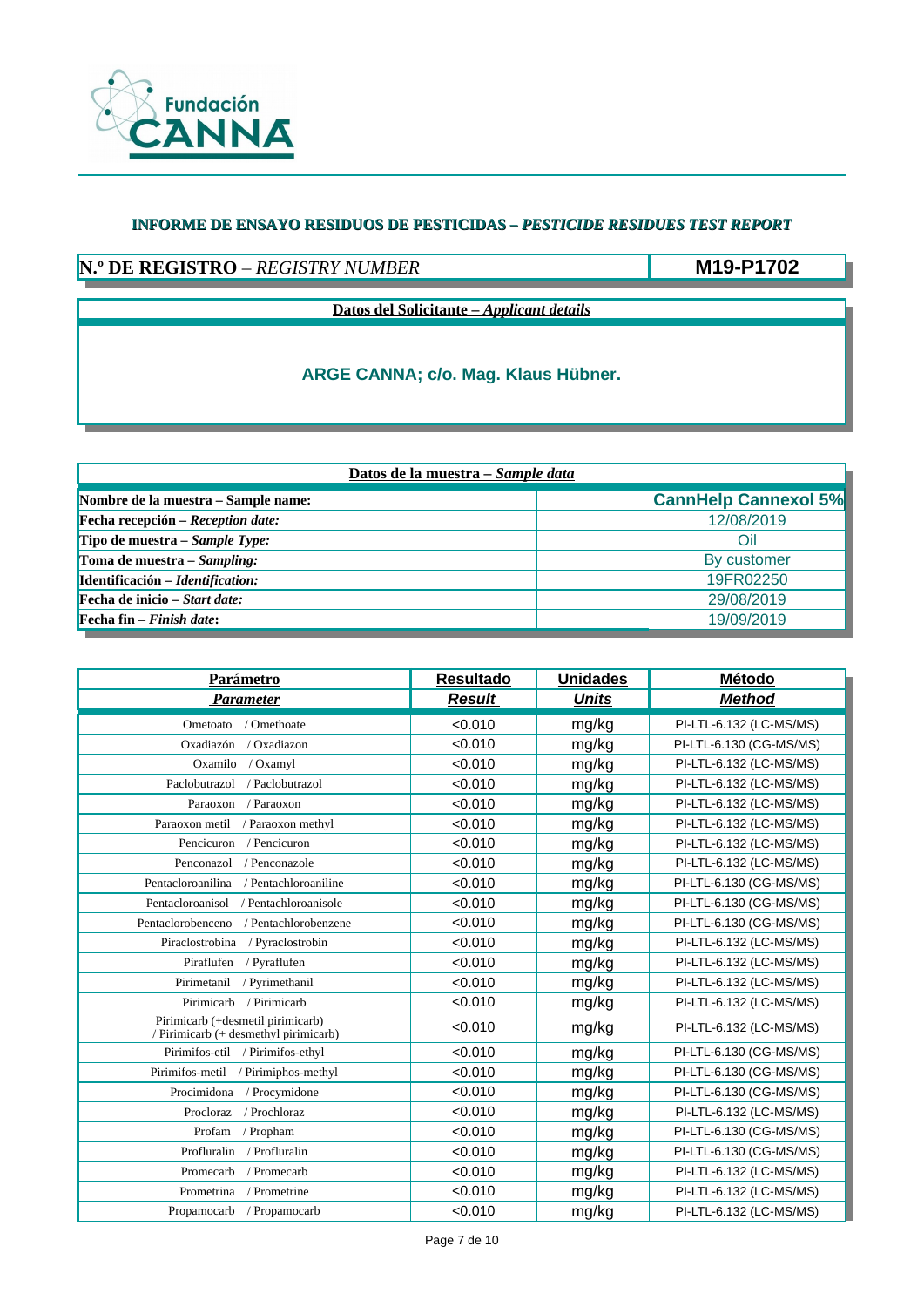

# **N.º DE REGISTRO** – *REGISTRY NUMBER*

**M19-P1702**

**Datos del Solicitante –** *Applicant details*

| Datos de la muestra - Sample data                       |                             |  |  |
|---------------------------------------------------------|-----------------------------|--|--|
| Nombre de la muestra – Sample name:                     | <b>CannHelp Cannexol 5%</b> |  |  |
| $\blacktriangleright$ Fecha recepción – Reception date: | 12/08/2019                  |  |  |
| Tipo de muestra – Sample Type:                          | Oil                         |  |  |
| Toma de muestra – Sampling:                             | By customer                 |  |  |
| Identificación - Identification:                        | 19FR02250                   |  |  |
| $\blacktriangleright$ Fecha de inicio – Start date:     | 29/08/2019                  |  |  |
| <b>Fecha fin</b> $-$ <i>Finish date</i> :               | 19/09/2019                  |  |  |

| <u>Parámetro</u>                         | <b>Resultado</b> | <b>Unidades</b> | Método                  |
|------------------------------------------|------------------|-----------------|-------------------------|
| <b>Parameter</b>                         | <b>Result</b>    | <b>Units</b>    | <b>Method</b>           |
| Propaquizafop<br>/ Propaquizafop         | < 0.010          | mg/kg           | PI-LTL-6.132 (LC-MS/MS) |
| Propargita<br>/ Propargite               | < 0.010          | mg/kg           | PI-LTL-6.132 (LC-MS/MS) |
| Propazina / Propazine                    | < 0.010          | mg/kg           | PI-LTL-6.132 (LC-MS/MS) |
| Propetamfos<br>/ Propetamphos            | < 0.010          | mg/kg           | PI-LTL-6.130 (CG-MS/MS) |
| Propizamida<br>/ Propyzamide             | < 0.010          | mg/kg           | PI-LTL-6.132 (LC-MS/MS) |
| Propoxur<br>/ Propoxur                   | < 0.010          | mg/kg           | PI-LTL-6.132 (LC-MS/MS) |
| Proquinazid<br>/ Proquinazid             | < 0.010          | mg/kg           | PI-LTL-6.132 (LC-MS/MS) |
| Prosulfocarb<br>/ Prosulfocarb           | < 0.010          | mg/kg           | PI-LTL-6.130 (CG-MS/MS) |
| Rotenona<br>/ Rotenone                   | < 0.010          | mg/kg           | PI-LTL-6.132 (LC-MS/MS) |
| Siltiofam<br>/ Silthiofam                | < 0.010          | mg/kg           | PI-LTL-6.132 (LC-MS/MS) |
| Spinosad $(A+D)$<br>/ Spinosad $(A + D)$ | < 0.010          | mg/kg           | PI-LTL-6.132 (LC-MS/MS) |
| Sulfectrazone / Sulfentrazone            | < 0.010          | mg/kg           | PI-LTL-6.132 (LC-MS/MS) |
| Sulfotep<br>/ Sulfotep                   | < 0.010          | mg/kg           | PI-LTL-6.130 (CG-MS/MS) |
| Sulprofos<br>/ Sulprofos                 | < 0.010          | mg/kg           | PI-LTL-6.130 (CG-MS/MS) |
| Tebuconazol<br>/ Tebuconazole            | < 0.010          | mg/kg           | PI-LTL-6.132 (LC-MS/MS) |
| Tebufenocida<br>/ Tebufenozide           | < 0.010          | mg/kg           | PI-LTL-6.132 (LC-MS/MS) |
| Tecnazen<br>/ Tecnazene                  | < 0.010          | mg/kg           | PI-LTL-6.130 (CG-MS/MS) |
| Teflubenzuron<br>/ Teflubenzuron         | < 0.010          | mg/kg           | PI-LTL-6.132 (LC-MS/MS) |
| / Tefluthrin<br>Teflutrin                | < 0.010          | mg/kg           | PI-LTL-6.130 (CG-MS/MS) |
| Terbumeton<br>/ Terbumeton               | < 0.010          | mg/kg           | PI-LTL-6.132 (LC-MS/MS) |
| Terbutilazina<br>/ Terbuthylazine        | < 0.010          | mg/kg           | PI-LTL-6.132 (LC-MS/MS) |
| / Terbutryn<br>Terbutrina                | < 0.010          | mg/kg           | PI-LTL-6.132 (LC-MS/MS) |
| / Tetrasul<br>Tetrasul                   | < 0.010          | mg/kg           | PI-LTL-6.130 (CG-MS/MS) |
| Tiabendazol<br>/Tiabendazole             | < 0.010          | mg/kg           | PI-LTL-6.132 (LC-MS/MS) |
| Tiacloprid / Thiacloprid                 | < 0.010          | mg/kg           | PI-LTL-6.132 (LC-MS/MS) |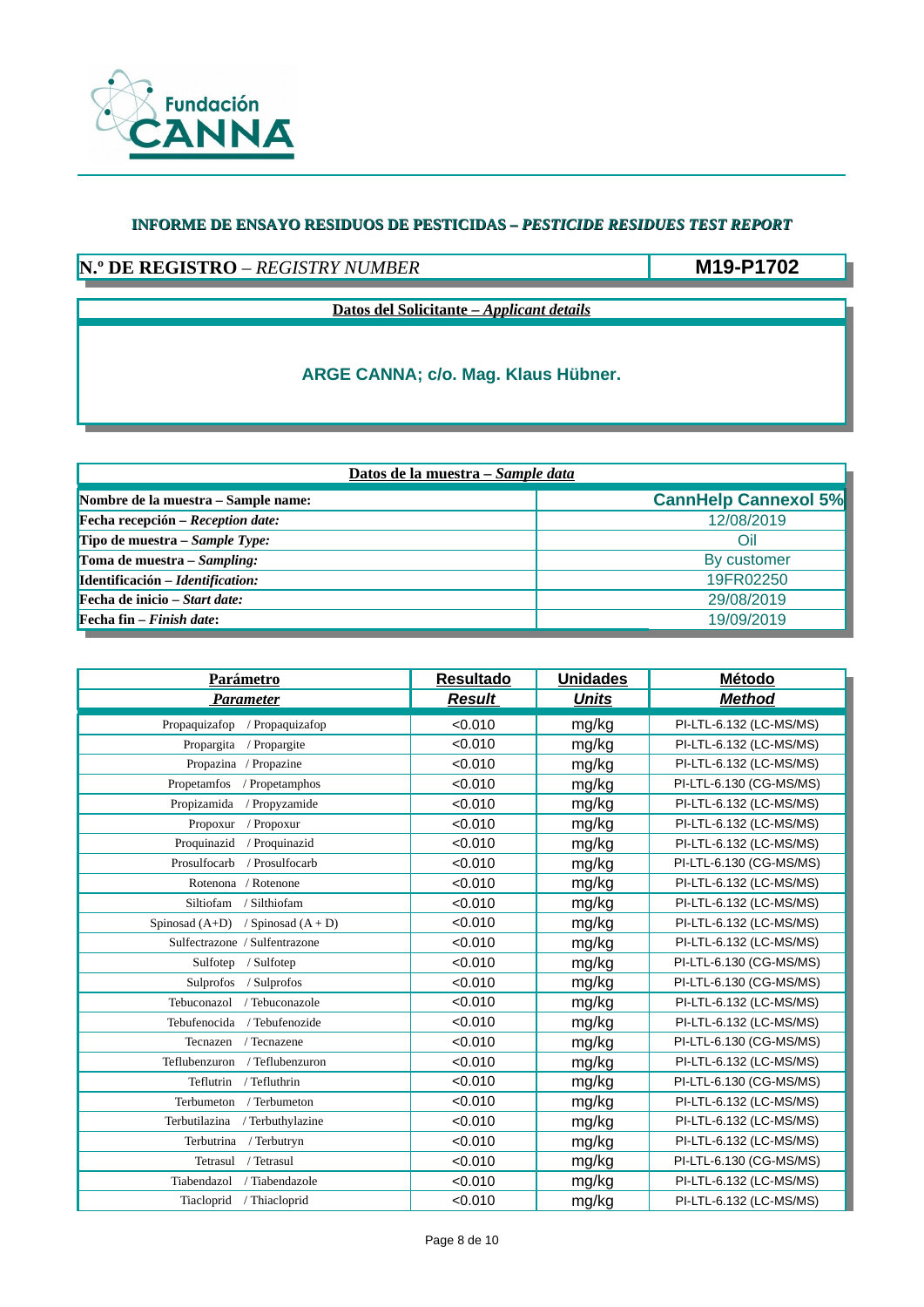

### **N.º DE REGISTRO** – *REGISTRY NUMBER*

**M19-P1702**

**Datos del Solicitante –** *Applicant details*

### **ARGE CANNA; c/o. Mag. Klaus Hübner.**

| Datos de la muestra - Sample data                       |                             |  |  |
|---------------------------------------------------------|-----------------------------|--|--|
| Nombre de la muestra – Sample name:                     | <b>CannHelp Cannexol 5%</b> |  |  |
| $\blacktriangleright$ Fecha recepción – Reception date: | 12/08/2019                  |  |  |
| Tipo de muestra – Sample Type:                          | Oil                         |  |  |
| Toma de muestra – Sampling:                             | By customer                 |  |  |
| Identificación – Identification:                        | 19FR02250                   |  |  |
| $\blacktriangleright$ Fecha de inicio – Start date:     | 29/08/2019                  |  |  |
| <b>Fecha fin</b> $-$ <i>Finish date</i> :               | 19/09/2019                  |  |  |

| Parámetro                                                | <b>Resultado</b> | <b>Unidades</b> | Método                  |
|----------------------------------------------------------|------------------|-----------------|-------------------------|
| <b>Parameter</b>                                         | <b>Result</b>    | <b>Units</b>    | <b>Method</b>           |
| Tiametoxam / Thiamethoxam                                | < 0.010          | mg/kg           | PI-LTL-6.132 (LC-MS/MS) |
| Tiametoxam+clotianidina<br>/ Thiamethoxam + clothianidin | < 0.010          | mg/kg           | PI-LTL-6.132 (LC-MS/MS) |
| Tiobencarb<br>/ Thiobencarb                              | < 0.010          | mg/kg           | PI-LTL-6.132 (LC-MS/MS) |
| / Thiodicarb<br>Tiodicarb                                | < 0.010          | mg/kg           | PI-LTL-6.132 (LC-MS/MS) |
| Tiofanox sulfóxido<br>/ Thiofanox sulfoxide              | < 0.010          | mg/kg           | PI-LTL-6.132 (LC-MS/MS) |
| Tolclofos metil / Tolclofos-methyl                       | < 0.010          | mg/kg           | PI-LTL-6.130 (CG-MS/MS) |
| Triadimefón<br>/ Triadimefón                             | < 0.010          | mg/kg           | PI-LTL-6.132 (LC-MS/MS) |
| Triadimefón+triadimenol<br>/ Triadimefon + triadimenol   | < 0.010          | mg/kg           | PI-LTL-6.132 (LC-MS/MS) |
| Triadimenol<br>/ Triadimenol                             | < 0.010          | mg/kg           | PI-LTL-6.132 (LC-MS/MS) |
| / Triallate<br>Triallate                                 | < 0.010          | mg/kg           | PI-LTL-6.130 (CG-MS/MS) |
| Triazofos<br>/ Triazophos                                | < 0.010          | mg/kg           | PI-LTL-6.132 (LC-MS/MS) |
| / Tricyclazole<br>Triciclazol                            | < 0.010          | mg/kg           | PI-LTL-6.132 (LC-MS/MS) |
| Tricloronate / Trichloronate                             | < 0.010          | mg/kg           | PI-LTL-6.130 (CG-MS/MS) |
| Trifloxistrobina<br>/ Trifloxystrobin                    | < 0.010          | mg/kg           | PI-LTL-6.132 (LC-MS/MS) |
| /Triflumizole<br>Triflumizol                             | < 0.010          | mg/kg           | PI-LTL-6.132 (LC-MS/MS) |
| Triflumuron<br>/ Triflumuron                             | < 0.010          | mg/kg           | PI-LTL-6.132 (LC-MS/MS) |
| / Trifluraline<br>Trifluralina                           | < 0.010          | mg/kg           | PI-LTL-6.130 (CG-MS/MS) |
| Triticonazol<br>/ Triticonazole                          | < 0.010          | mg/kg           | PI-LTL-6.132 (LC-MS/MS) |
| Vamidotion<br>/ Vamidothion                              | < 0.010          | mg/kg           | PI-LTL-6.132 (LC-MS/MS) |
| Vinclozolina<br>/ Vinclozolin                            | < 0.010          | mg/kg           | PI-LTL-6.130 (CG-MS/MS) |
| Zoxamide / Zoxamide                                      | < 0.010          | mg/kg           | PI-LTL-6.132 (LC-MS/MS) |

Paterna a 23 de septiembre de 2019